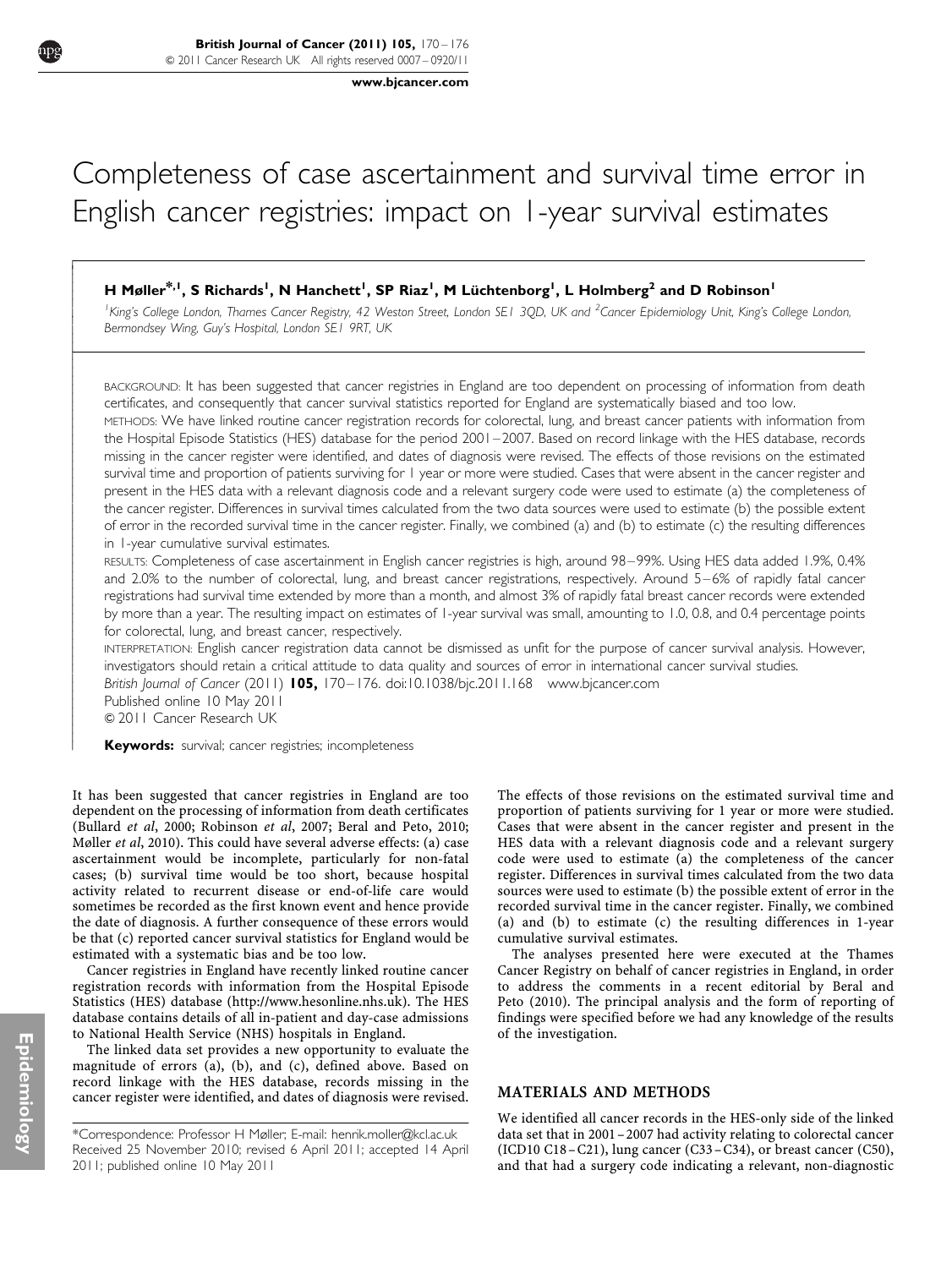<span id="page-1-0"></span>surgical procedure. By HES-only cases, we are referring to the cases identified by the record linkage, that are not present in the cancer register but present in the HES data with a relevant diagnosis code and a relevant surgery code. These cases would not be included in routine cancer survival analysis, and they represent good-prognosis cases that may have been missed in the primary case ascertainment in the cancer registries, and not subsequently identified through routine record linkage with death certificates.

The three cancer diagnosis groups were selected to represent the spectrum of fatality among different, common types of cancer. The HES-only records were considered as an indication of the possible magnitude of under-ascertainment of non-fatal cancer cases in the cancer registries.

We considered only surgically treated cases because the combination of diagnosis code and resection code in the HES record gives a high degree of certainty that the record represents a true record of cancer. The HES-only records without an indication of cancer treatment would not be considered as sufficient evidence to create a cancer registration, and would need to be verified against other clinical records. The large majority of such HES-only records are known to relate to cases where cancer might have been suspected but it was not subsequently confirmed [\(Brewster](#page-6-0) et al, 1997).

To give a measure of incompleteness, we compared the number of HES-only records (with surgical treatment) against the number of regular cancer registration records in the linked data set, and

Table I Completeness of case ascertainment in cancer registries in England, 2001 – 2007, evaluated with HES records containing both a relevant diagnosis code and a relevant code for non-diagnostic surgery

|                                                            | <b>Colorectal cancer</b> |                          |                  | Lung cancer            |                  |             | <b>Breast cancer</b> |                |                  |
|------------------------------------------------------------|--------------------------|--------------------------|------------------|------------------------|------------------|-------------|----------------------|----------------|------------------|
|                                                            | <b>HESO</b>              | <b>REPO</b>              | $H/R$ (%)        | <b>HESO</b>            | <b>REPO</b>      | $H/R$ (%)   | <b>HESO</b>          | <b>REPO</b>    | $H/R$ (%)        |
| Total                                                      | 4027                     | 206794                   | 1.9              | 802                    | 219483           | 0.4         | 4921                 | 251201         | 2.0              |
| Sex                                                        |                          |                          |                  |                        |                  |             |                      |                |                  |
| Male                                                       | 2050                     | 787                      | 1.8              | 458                    | 128881           | 0.4         | 37                   | 1797           | 2.1              |
| Female                                                     | 1948                     | 95 007                   | 2.1              | 344                    | 90 602           | 0.4         | 4881                 | 249 404        | 2.0              |
| <b>NA</b>                                                  | 29                       | 0                        |                  | 0                      | 0                |             | 3                    | $\mathbb O$    |                  |
| Age (years)                                                |                          |                          |                  |                        |                  |             |                      |                |                  |
| $0 - 4$                                                    | $\mathbf 0$              | 3                        |                  | 0                      | 7                |             | $\circ$              | Ш              |                  |
| $5 - 9$                                                    | $\mathbf{0}$             | $\overline{\phantom{a}}$ |                  | 0                      | 3                |             | 0                    | $\mathbb O$    |                  |
| $10 - 14$                                                  | $\overline{4}$           | 21                       |                  | 0                      | 8                |             | $\mathbf{I}$         | $\overline{1}$ |                  |
| $15 - 19$                                                  | 9                        | 79                       |                  | $\overline{4}$         | 26               |             | 15                   | 4              |                  |
| $20 - 24$                                                  | 15                       | 249                      |                  | 3                      | 37               |             | 17                   | 125            |                  |
| $25 - 29$                                                  | 16                       | 374                      |                  | 5                      | 94               |             | 40                   | 874            | 4.6              |
| $30 - 34$                                                  | 28                       | 670                      | 4.2              | $ 0\rangle$            | 238              |             | 82                   | 3317           | 2.5              |
| $35 - 39$                                                  | 48                       | 1447                     | 3.3              | 4                      | 614              |             | 9                    | 8398           | 2.3              |
| $40 - 44$                                                  | 80                       | 2842                     | 2.8              | 27                     | 1722             | 1.6         | 290                  | 15257          | 1.9              |
| $45 - 49$                                                  | 117                      | 4949                     | 2.4              | 43                     | 3992             | $  \cdot  $ | 416                  | 20787          | 2.0              |
| $50 - 54$                                                  | 172                      | 8770                     | 2.0              | 43                     | 8660             | 0.5         | 509                  | 29098          | 1.7              |
| $55 - 59$                                                  | 302                      | 15613                    | 1.9              | $\Box$                 | 16463            | 0.7         | 587                  | 31710          | 1.9              |
| $60 - 64$                                                  | 398                      | 20368                    | 2.0              | 119                    | 23762            | 0.5         | 625                  | 30317          | 2.1              |
| $65 - 69$                                                  | 512                      | 26795                    | 1.9              | 117                    | 30799            | 0.4         | 583                  | 27210          | 2.1              |
| $70 - 74$                                                  | 643                      | 32 600                   | 2.0              | 153                    | 38 4 54          | 0.4         | 484                  | 22559          | 2.1              |
| $75 - 79$                                                  | 698                      | 35 4 83                  | 2.0              | $\vert \vert \vert$    | 41973            | 0.3         | 502                  | 22 167         | 2.3              |
| $80 - 84$                                                  | 553                      | 30667                    | $\overline{1.8}$ | 33                     | 31891            | 0.1         | 332                  | 19093          | 1.7              |
| $85+$                                                      | 387                      | 25863                    | 1.5              | $\overline{7}$         | 20740            | 0.0         | 234                  | 20273          | 1.2              |
| <b>NA</b>                                                  | 45                       | 0                        |                  | $\overline{2}$         | 0                |             | 3                    | $\mathbb O$    |                  |
| Year                                                       |                          |                          |                  |                        |                  |             |                      |                |                  |
| 2001                                                       | 751                      | 28329                    | 2.7              | 139                    | 31141            | 0.4         | 865                  | 34 3 5 2       | 2.5              |
| 2002                                                       | 705                      | 28410                    | 2.5              | 122                    | 30512            | 0.4         | 867                  | 34223          | 2.5              |
| 2003                                                       | 546                      | 28787                    | 1.9              | 0                      | 30757            | 0.3         | 637                  | 36261          | 1.8              |
| 2004                                                       | 535                      | 29575                    | 1.8              | 95                     | 31161            | 0.3         | 654                  | 36 182         | 1.8              |
| 2005                                                       | 435                      | 30 167                   | 1.4              | 107                    | 31684            | 0.3         | 567                  | 36990          | 1.5              |
| 2006<br>2007                                               | 513<br>542               | 30627<br>30899           | 1.7<br>1.8       | 120<br>$ $ $ $ $ $ $ $ | 32 4 25<br>31803 | 0.4<br>0.4  | 650<br>681           | 36803<br>36390 | 1.8<br>1.9       |
|                                                            |                          |                          |                  |                        |                  |             |                      |                |                  |
| Registry                                                   |                          |                          |                  |                        |                  |             |                      |                |                  |
| Eastern Cancer Registration & Information Centre (ECRIC)   | 527                      | 23232                    | 2.3              | 106                    | 21396            | 0.5         | 722                  | 28501          | 2.5              |
| North west Cancer Intelligence Service                     | 533                      | 27881                    | 1.9              | $\vert \vert \vert$    | 35 384           | 0.3         | 562                  | 32831          | 1.7              |
| Northern & Yorkshire Cancer Registry & Information Service | 317                      | 29769                    | $  \cdot  $      | 85                     | 37541            | 0.2         | 325                  | 32 904         | 1.0              |
| Oxford Cancer Intelligence Unit                            | 134                      | 10220                    | 1.3              | 54                     | 9081             | 0.6         | 185                  | 13835          | 1.3              |
| South west Cancer Intelligence Service                     | 290                      | 32726                    | 0.9              | 87                     | 27780            | 0.3         | 298                  | 39 3 68        | 0.8              |
| Thames Cancer Registry                                     | 1639                     | 39740                    | 4.1              | 204                    | 42 2 3 6         | 0.5         | 2224                 | 51915          | 4.3              |
| Trent Cancer Registry                                      | 165                      | 20448                    | 0.8              | 43                     | 23310            | 0.2         | 214                  | 24693          | 0.9              |
| West Midlands Cancer Intelligence Unit                     | 359                      | 22778                    | 1.6              | 105                    | 22755            | 0.5         | 355                  | 27   54        | $\overline{1.3}$ |
| <b>NA</b>                                                  | 63                       | $\circ$                  |                  | $\overline{7}$         | 0                |             | 36                   | $\circ$        |                  |

Abbreviations: HESO = Hospital Episode Statistics (HES)-only records from the linked repository (version 2007) with a surgery code for 'major surgery'; H/R = HESO/REPO expressed as a percentage, computed for numerators > 20 cases; NCIN = National Cancer Intelligence Network; REPO = valid cancer registrations from the linked repository. (These exclude the HESO records). Analysis based on first occurrences of the particular type of cancer in a person. Major surgery is defined as in the forthcoming NCIN surgery report. The definitions are available.

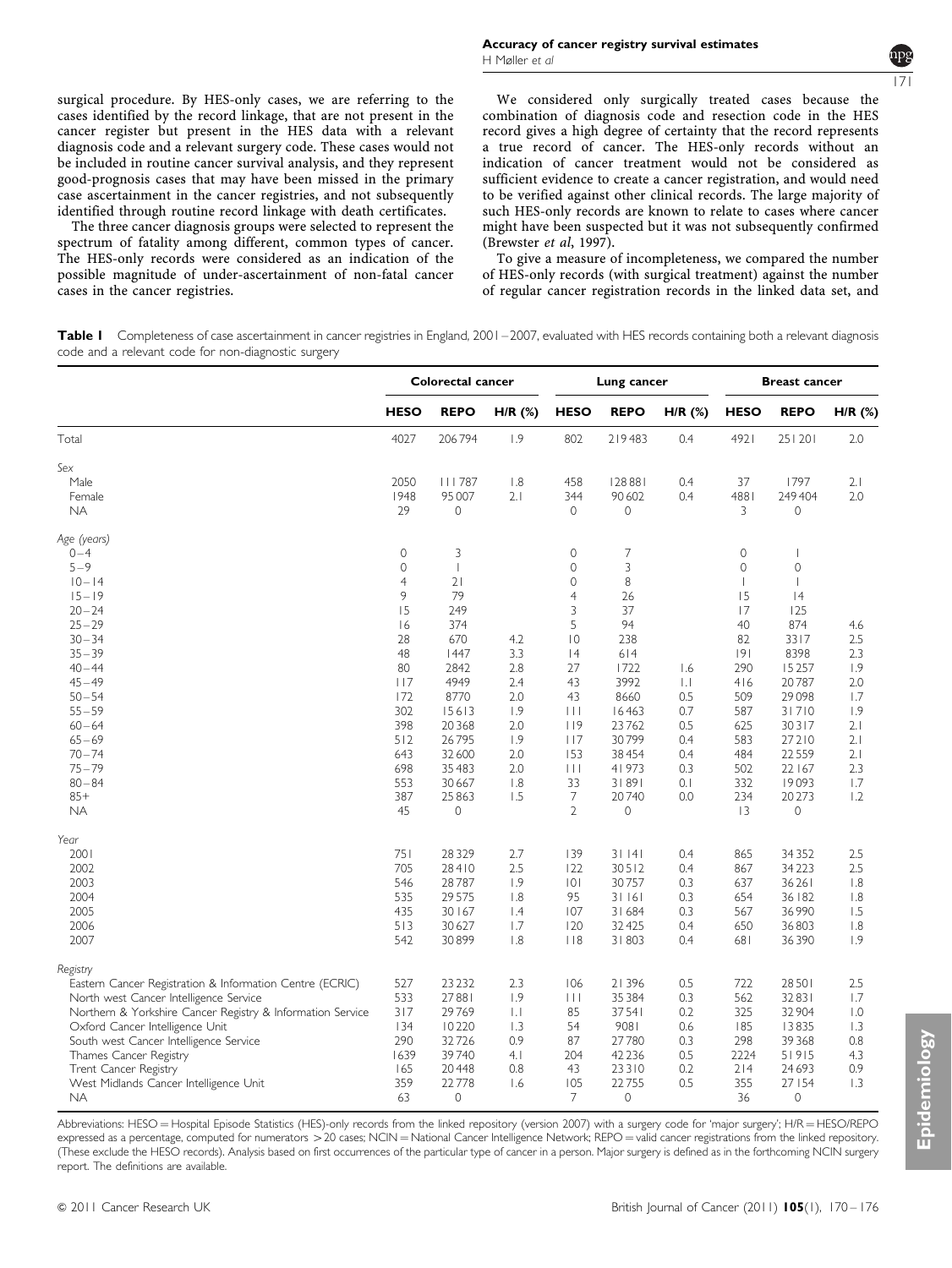stratified this analysis by sex, age, year of diagnosis or HES activity (2001–2007), and cancer registry. We plotted the incompleteness measure for each cancer registry for each year.

To evaluate the possible magnitude of survival time error, we identified all cases in the cancer registry records with a recorded survival time of  $<$  1 year. These rapidly fatal cases were considered as the ones most likely to be influenced by a systematic survival time error. Within the three groups of cancers, we searched the HES records for evidence of an earlier cancer diagnosis for these persons (with or without a record of surgery), and used the first matching HES record with a relevant diagnosis code. We computed the difference in survival time (days) using the two alternative dates of diagnosis. We described the distributions of the survival time difference, stratified by type of cancer, and cancer registry.

Finally, we evaluated the likely magnitude of the influence of incompleteness and survival time error on a commonly used outcome measure: the 1-year survival proportion. We computed



<span id="page-2-0"></span>172

Figure I Percentage of HES-only cases in cancer registries in England, 2001 – 2007: (A) colorectal cancer, (B) lung cancer, and (C) breast cancer.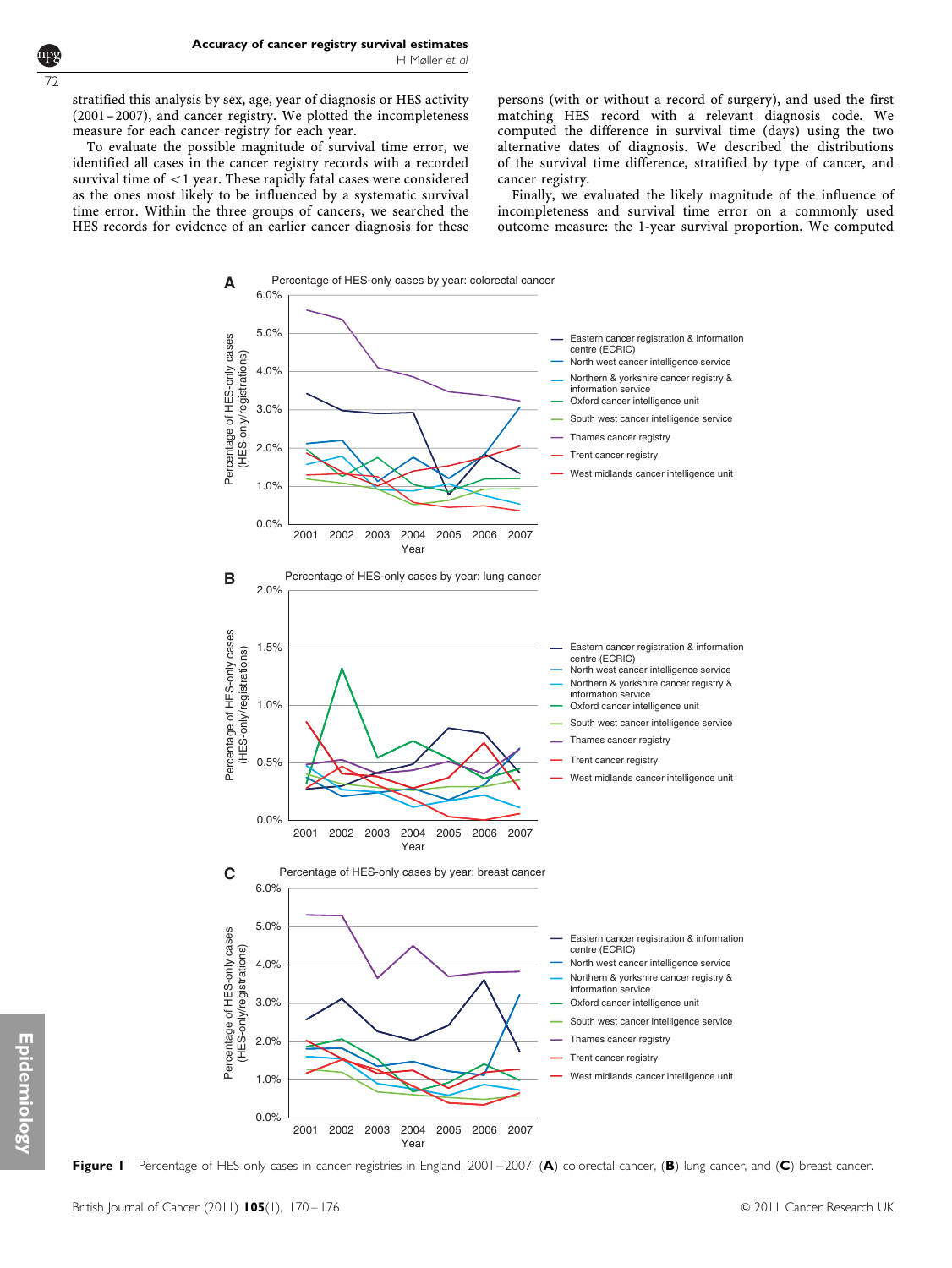1-year survival in three ways: (i) as routinely reported by cancer registries, (ii) with account taken of the HES-only cases and their respective 1-year survival, and (iii) with further account taken of the extent of possible survival time error in the cancer registration records.

### RESULTS

[Table 1](#page-1-0) shows the estimated incompleteness of case ascertainment. The HES-only cases added 1.9% to the number of colorectal cancer registrations, 0.4% to lung cancer, and 2.0% to breast cancer. These effects were similar in males and females, slightly higher in the younger age groups, and declined over the period 2001–2007. There was some variation between cancer registries, with the highest incompleteness in the Thames Cancer Registry (4.1% in colorectal cancer, 0.5% in lung cancer, and 4.3% in breast cancer) and lowest in the Trent and the South West registries. There was a general decrease in incompleteness over time in most cancer registries [\(Figure 1\)](#page-2-0). Table 2 and [Figure 2](#page-4-0) show the analysis of survival time error. The distribution of the difference between the two computed survival times (survival time according to HES data (HES-derived) minus survival time according to the cancer registry (registry-derived)) was extremely skewed. For colorectal cancer and lung cancer, 5.1% and 4.7% (respectively) of cases had a difference of  $>1$  month, and 0.8% and 0.4% (respectively) had a difference of  $>1$  year. [Figures 2A and B](#page-4-0) show that the registries had similar cumulative distributions after about 3 months (i.e., the proportions of registrations with a difference of  $>$ 3 months were similar across the registries). The North West cancer registry had a higher proportion of cases with a survival time difference of  $>1$ month.

For breast cancer, 6.2% of cases had a survival time difference of more than 1 month and 2.7% differed by  $>1$  year. There was variation in the distributions between the cancer registries, which persisted for  $>1$  year [\(Figure 2C](#page-4-0)). The proportion of cases with survival difference of  $>1$  year ranged from 0.8% in Northern and Yorkshire to 4.4% in Trent.

[Table 3](#page-5-0) shows the three alternative analyses of 1-year survival. The 1-year survival estimates increased when the HES-only cases and their respective survival times were considered in the analysis. The changes were small, amounting to 0.5, 0.2, and 0.2 percentage points for colorectal, lung, and breast cancer, respectively. With the further use of the HES-derived survival times for the cancer registration records, the 1-year survival times increased further but the changes remained small: 1.0, 0.8, and 0.4 percentage points, respectively.

### DISCUSSION

The main findings from this analysis are that completeness of case ascertainment in English cancer registries is high, possibly as much as 98–99%, when evaluated against independently recorded hospital episodes which included relevant cancer diagnosis and surgery codes. The analysis found evidence of the hypothesised survival time error. Around 5 –6% of rapidly fatal (1 year) cancer registrations had the survival time extended by

Table 2 Difference in survival time from date of diagnosis in cancer registration and from earliest episode in HES, England 2001 – 2007

|                                                            | <b>Survival difference</b> |                   |                  |        | Proportion that changed (%) |                      |                     |  |
|------------------------------------------------------------|----------------------------|-------------------|------------------|--------|-----------------------------|----------------------|---------------------|--|
|                                                            | <b>Same</b>                | Within<br>I month | Within<br>I year | Total  | No change                   | More than<br>I month | More than<br>I year |  |
| Colorectal cancer registry                                 |                            |                   |                  |        |                             |                      |                     |  |
| Eastern Cancer Registration & Information Centre (ECRIC)   | 4207                       | 7134              | 7390             | 7460   | 56.4                        | 4.4                  | 0.9                 |  |
| North West Cancer Intelligence Service                     | 5362                       | 8652              | 9643             | 9729   | 55.1                        | $  \cdot  $          | 0.9                 |  |
| Northern & Yorkshire Cancer Registry & Information Service | 6366                       | 9581              | 9730             | 9750   | 65.3                        | 1.7                  | 0.2                 |  |
| Oxford Cancer Intelligence Unit                            | 2041                       | 3142              | 3235             | 3244   | 62.9                        | 3.1                  | 0.3                 |  |
| South West Cancer Intelligence Service                     | 7431                       | 10110             | 10459            | 10563  | 70.3                        | 4.3                  | 1.0                 |  |
| Thames Cancer Registry                                     | 8668                       | 13075             | 13669            | 13859  | 62.5                        | 5.7                  | 1.4                 |  |
| Trent cancer registry                                      | 4799                       | 6993              | 7221             | 7284   | 65.9                        | 4.0                  | 0.9                 |  |
| West Midlands Cancer Intelligence Unit                     | 4448                       | 7374              | 7711             | 7756   | 57.3                        | 4.9                  | 0.6                 |  |
| Total                                                      | 43 3 22                    | 66061             | 69058            | 69645  | 62.2                        | 5.1                  | 0.8                 |  |
| Lung cancer registry                                       |                            |                   |                  |        |                             |                      |                     |  |
| Eastern Cancer Registration & Information Centre (ECRIC)   | 10627                      | 15534             | 16004            | 16045  | 66.2                        | 3.2                  | 0.3                 |  |
| North West Cancer Intelligence Service                     | 17740                      | 23860             | 26910            | 27094  | 65.5                        | 11.9                 | 0.7                 |  |
| Northern & Yorkshire Cancer Registry & Information Service | 20316                      | 27565             | 27956            | 27996  | 72.6                        | 1.5                  | 0.1                 |  |
| Oxford Cancer Intelligence Unit                            | 5008                       | 6769              | 6920             | 6931   | 72.3                        | 2.3                  | 0.2                 |  |
| South West Cancer Intelligence Service                     | 15843                      | 20318             | 20978            | 21079  | 75.2                        | 3.6                  | 0.5                 |  |
| Thames Cancer Registry                                     | 22 2 5 8                   | 30237             | 31365            | 31536  | 70.6                        | 4.1                  | 0.5                 |  |
| Trent Cancer Registry                                      | 13096                      | 17106             | 17554            | 17634  | 74.3                        | 3.0                  | 0.5                 |  |
| West Midlands Cancer Intelligence Unit                     | 11193                      | 16652             | 17430            | 17484  | 64.0                        | 4.8                  | 0.3                 |  |
| Total                                                      | 116081                     | 158041            | 165 117          | 165799 | 70.0                        | 4.7                  | 0.4                 |  |
| Breast cancer registry                                     |                            |                   |                  |        |                             |                      |                     |  |
| Eastern Cancer Registration & Information Centre (ECRIC)   | 80                         | 2183              | 2238             | 2287   | 78.7                        | 4.5                  | 2.1                 |  |
| North West Cancer Intelligence Service                     | 2113                       | 2847              | 3037             | 3 4    | 67.3                        | 9.4                  | 3.3                 |  |
| Northern & Yorkshire Cancer Registry & Information Service | 2002                       | 2422              | 2462             | 2481   | 80.7                        | 2.4                  | 0.8                 |  |
| Oxford Cancer Intelligence Unit                            | 900                        | 1020              | 1030             | 1040   | 86.5                        | 1.9                  | $\overline{1.0}$    |  |
| South West Cancer Intelligence Service                     | 3194                       | 3592              | 3719             | 3821   | 83.6                        | 6.0                  | 2.7                 |  |
| Thames Cancer Registry                                     | 3684                       | 4383              | 4588             | 4768   | 77.3                        | 8.1                  | 3.8                 |  |
| Trent Cancer Registry                                      | 2112                       | 2472              | 2569             | 2687   | 78.6                        | 8.0                  | 4.4                 |  |
| West Midlands Cancer Intelligence Unit                     | 1838                       | 2250              | 2313             | 2347   | 78.3                        | 4.1                  | 1.4                 |  |
| Total                                                      | 17644                      | 21169             | 21956            | 22572  | 78.2                        | 6.2                  | 2.7                 |  |

All cases died within 1 year from diagnosis according to the cancer registry record.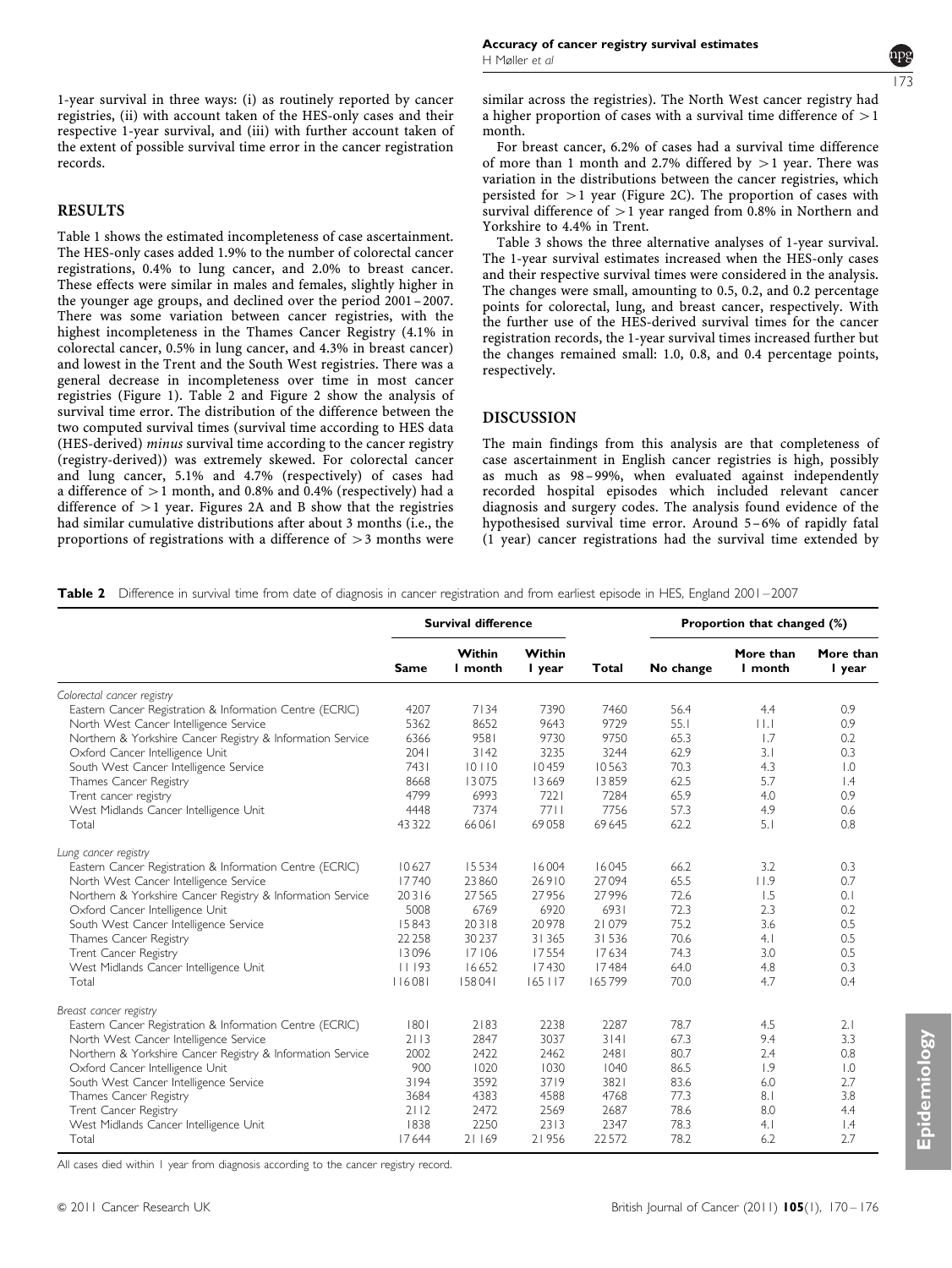

<span id="page-4-0"></span>174

Figure 2 Cumulative distributions of difference in survival time according to cancer registration and HES records, England, 2001 – 2007: (A) colorectal cancer, (B) lung cancer, and (C) breast cancer.

more than a month and up to 3% of rapidly fatal breast cancer records were extended by more than a year. However, the resulting impact on estimates of 1-year survival was small, up to one percentage point for colorectal cancer. There was some variation in completeness and survival time difference between cancer registries.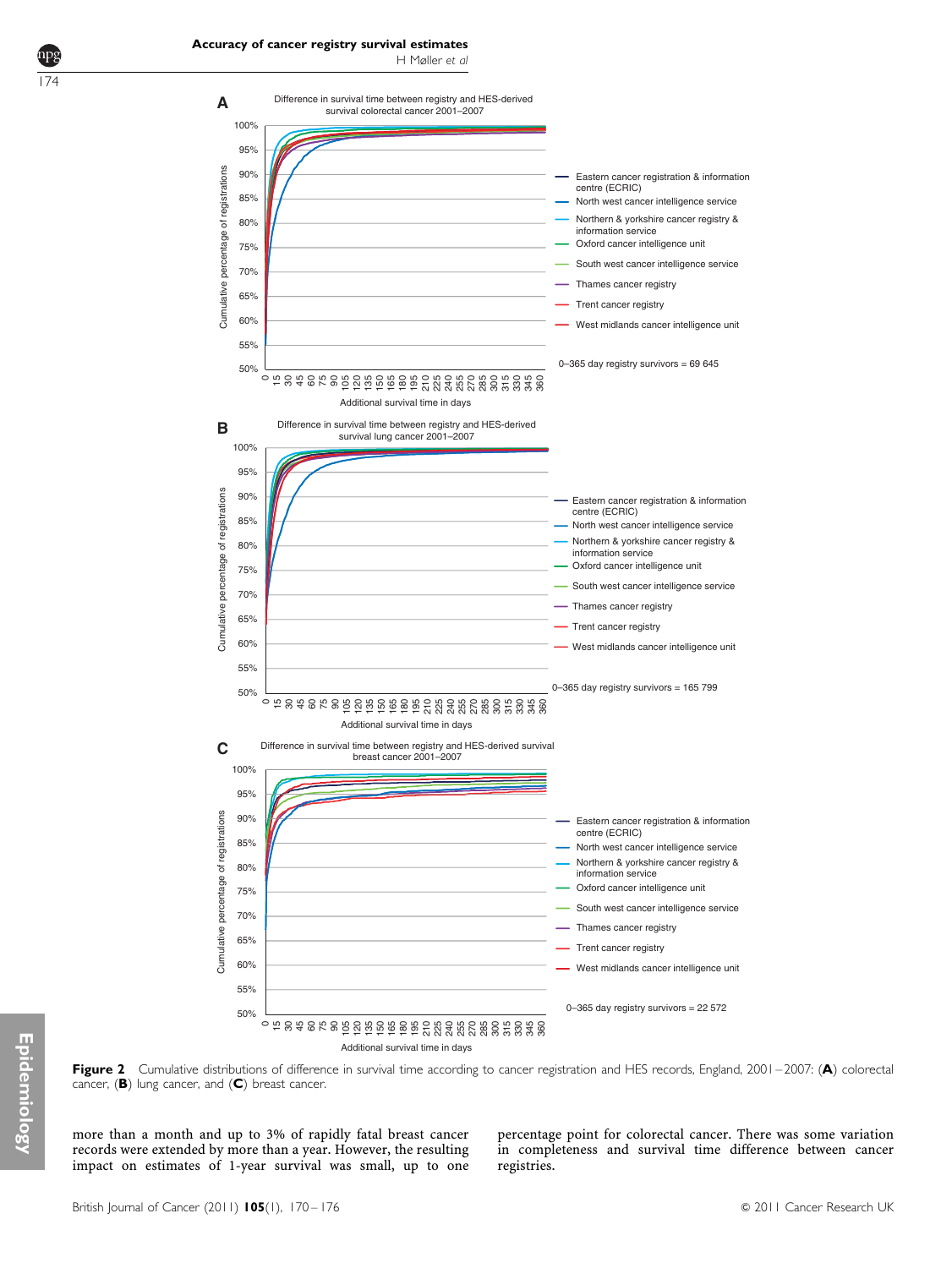

<span id="page-5-0"></span>Table 3 Case numbers and deaths within I year according to cancer registry data and HES data, and impact on one-year survival estimates, England, 2001 – 2007

|                   |                                             |                                                    | Case numbers                                                                                            |     | One-year survival estimate (%)                                            |                                     |                                                     |                                                                                           |  |
|-------------------|---------------------------------------------|----------------------------------------------------|---------------------------------------------------------------------------------------------------------|-----|---------------------------------------------------------------------------|-------------------------------------|-----------------------------------------------------|-------------------------------------------------------------------------------------------|--|
| Cancer group      | Registry<br>cases<br>diagnosed<br>2001-2007 | <b>HES-only</b><br>cases<br>diagnosed<br>2001-2007 | <b>HES-only</b><br>Registry<br>cases died<br>cases died<br>within<br>within<br>$365$ days<br>$365$ days |     | Registry cases died<br>within 365 days<br>using revised<br>diagnosis date | According<br>to registry<br>records | According<br>to registry<br>and HES-only<br>records | <b>According to registry</b><br>(using revised<br>diagnosis date)<br>and HES-only records |  |
|                   | А                                           | B                                                  |                                                                                                         |     | F                                                                         | (1)                                 | (2)                                                 | (3)                                                                                       |  |
| Colorectal cancer | 206794                                      | 4027                                               | 69645                                                                                                   | 353 | 68 654                                                                    | 66.3                                | 66.8                                                | 67.3                                                                                      |  |
| Lung cancer       | 219483                                      | 802                                                | 165799                                                                                                  | 46  | 164485                                                                    | 24.5                                | 24.7                                                | 25.3                                                                                      |  |
| Breast cancer     | 25   20                                     | 4921                                               | 22572                                                                                                   | 82  | 21858                                                                     | 91.0                                | 91.2                                                | 91.4                                                                                      |  |

Abbreviation: HES = Hospital Episode Statistics. A: as reported in [Table 1](#page-1-0) on completeness of case ascertainment; B: as reported in Table 1 on completeness of case ascertainment; C: these cases died within 1 year according to the cancer registry data; D: these HES-only cases died within 1 year according to the HES data; E: with date of diagnosis revised, some registry cases now survive longer than 1 year. (1) =  $(A-C)/A$ ; (2) =  $((A+B)-(C+D))/(A+B)$ ; (3) =  $((A+B)-(E+D))/(A+B)$ .

There are important limitations of this analysis, and we do not propose that it gives a full and accurate estimation of completeness and survival time errors. The analysis uses a new source of data and a pre-specified analysis plan to indicate the possible magnitude and impact of the errors and biases proposed by [Beral](#page-6-0) [and Peto \(2010\)](#page-6-0) and previously investigated and discussed by ourselves [\(Bullard](#page-6-0) et al, 2000; [Robinson](#page-6-0) et al, 2007; [Møller](#page-6-0) et al[, 2009, 2010\)](#page-6-0). We decided a priori to consider only resected cases from HES as potentially missed cases in cancer registration, these would be representatives of the non-fatal cancers that the registration process might have missed [\(Bullard](#page-6-0) et al, 2000). The most likely reason for any absence of surgical treatment of hospitalised cancer patients would be that they were too ill to be considered eligible for surgery. The exclusion of such patients as potential cases is not likely to result in artificial underestimation of survival, but rather the contrary.

A small proportion of cancer patients may have had their diagnosis and surgery services provided in private hospitals, particularly patients residing in the London area. Such patients are not all recorded in the cancer registries and treatment services provided on a private basis are not recorded in HES.

The analysis suggests a slightly lower completeness in the youngest age groups, that is, colorectal and lung cancer patients below 50 years and breast cancer patients below 35 years [\(Table 1\)](#page-1-0). This observation is based on small numbers. The good prognosis of young patients may be a contributing factor to this.

The principal limitation of the study lies in the completeness of the record linkage with the HES data and the accuracy of the information therein. Unique person identifiers (NHS numbers) have come to be almost universally used in NHS hospitals only in the last few years, and this puts a limit on the period covered in the linked data set. The year-on-year improvement in the availability of NHS numbers and in the completeness of the record linkage is the most likely reason for the slightly lower estimated completeness in 2001 and 2002 for colorectal cancer and breast cancer [\(Table 1](#page-1-0)).

Even in the most recent period, the linkage algorithm used NHS number, sex, date of birth, postcode, and date of death, and it is known to be imperfect. Some of the apparent HES-only cases will in fact have a corresponding record in the cancer registry, and there may be duplication whereby more than one of the HES-only cases relates to a single person.

Additionally, there are known errors in the routine HES data (as in any administrative data set) and some cases will have been missed because they did not include the specific cancer diagnosis or a relevant surgery code. We are not able to determine the direction and magnitude of errors created by these imperfections, but it seems unlikely that our analysis is severely flawed or biased. We will continue to explore means of quality assurance and improvement of the cancer registry records. The new linked data set will gradually improve through quality assurance processes related to the continuous use of the data and its annual updating.

Taken at face value, the 1 –4% incompleteness in the Thames Cancer Registry is about as we would expect from previous analyses [\(Bullard](#page-6-0) et al, 2000; [Robinson](#page-6-0) et al, 2007) and a recent update thereof (unpublished data, available on request). It is reassuring that most registries seem to have even higher completeness than Thames. The analysis of survival time differences between HES and cancer registries serves as a sensitivity analysis of survival estimates derived from English cancer registry data, but it should not be inferred that the earlier diagnosis date from HES is the correct one, particularly when the difference is small. The date of diagnosis concept in cancer registration does not always take the date of first hospital activity or first clinical diagnosis. In many cases, the date (often later) of the definitive histopathological diagnosis will prevail, in accordance with the international definition of date of diagnosis. The observed distribution of survival time differences in the North West cancer registry could be due to a more rigorous application of this rule, and does not necessarily point to a particular problem in the processing of death certificate information. The differences we have found between cancer registries will be explored by the registries and used in their continued quality assurance and improvement of the service.

In conclusion, we confirm the hypothesis ([Beral and Peto,](#page-6-0) [2010](#page-6-0)) – and our own expectations ([Bullard](#page-6-0) et al, 2000; [Robinson](#page-6-0) et al[, 2007; Møller](#page-6-0) et al, 2010) – that incompleteness of case ascertainment and survival time error are real phenomena which bias cancer survival estimates in the direction of too low estimates. The error is very small compared with the observed differences between North West European countries (Møller et al[, 2009,](#page-6-0) [2010](#page-6-0)) and between socioeconomic groups in England [\(Møller](#page-6-0) et al, [personal communication](#page-6-0)). Although the British situation, with immediate availability and processing of information from death certificates, entails a risk of dependence on this source of information, this is more desirable than the situation in several other European countries where death information can only be processed with technical difficulty and delay, or where it is considered as sensitive and not available for cancer registration [\(Møller](#page-6-0) et al, 2009). The estimates of completeness in cancer registries in England are generally consistent with estimates from other national cancer registries that process information from death certificates in the primary case ascertainment, for example, Finland ([Robinson](#page-6-0) et al, 2007) and Norway ([Larsen](#page-6-0) et al, 2009).

In the mid-1990s, the Thames Cancer Registry had 15– 20% registrations based entirely on death certificates, and the data would not at present be considered as suitable for cancer survival analysis. This death certificate-only proportion has been